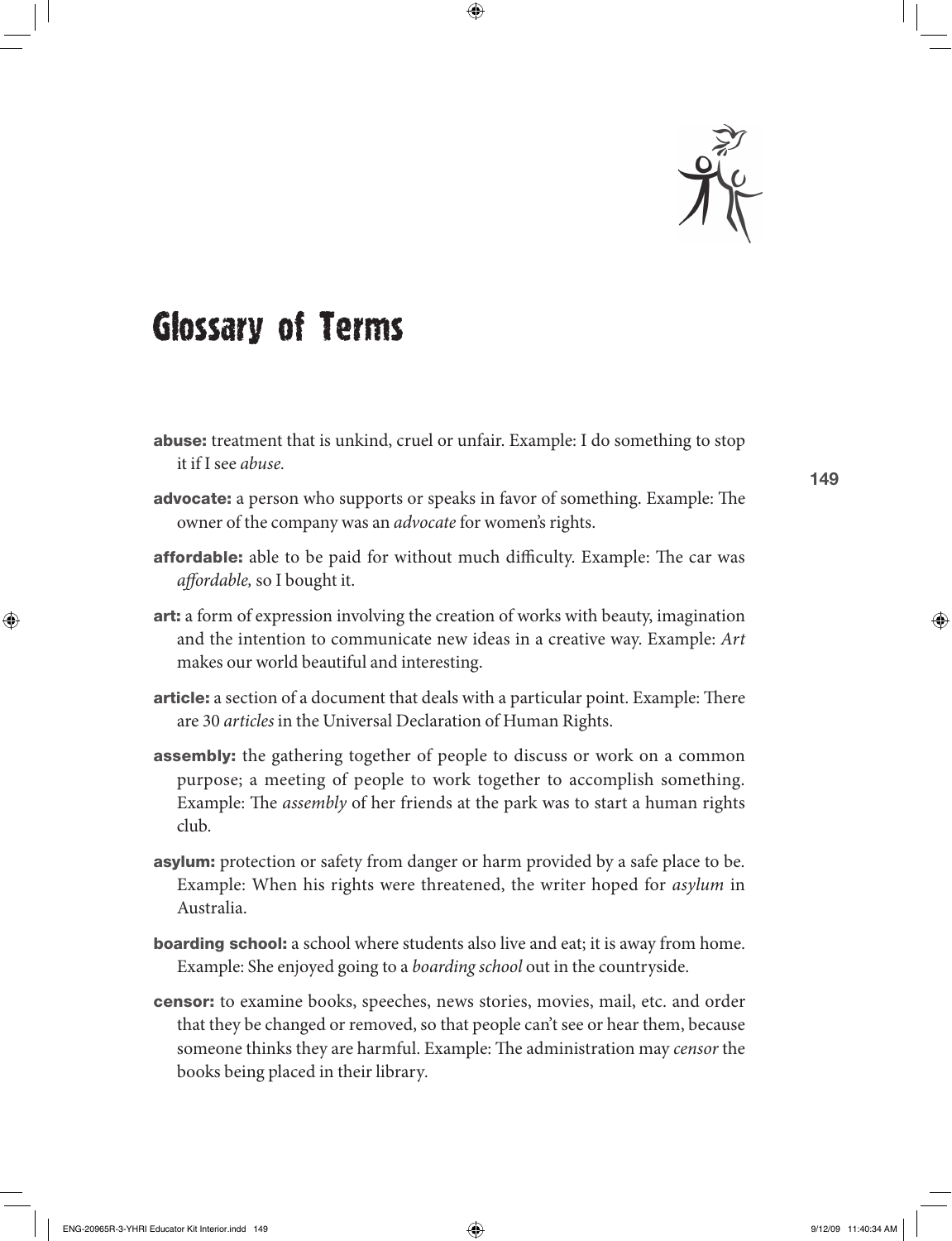- chorus: a repeated part of a song, sometimes sung by all the singers together. Example: The *chorus* was repeated many times and all the students joined in.
- **citizen:** a person who has a right to live in a country because he was born there or because he has been accepted with full rights in that country. Example: I am a *citizen* of France.
- **committed:** feeling strongly about something and willing to work hard for it; dedicated. Example: He was *committed* to improving human rights in his country.
- communication: sending an idea or image across to another person to be received and understood. Communication can take place using the voice, writing, performance, music, photographs and other creative or practical means. Example: When I looked at the painting, I understood the artist's *communication* about best friends.
- concerted: planned or done by two or more people working together or with the same goal. Example: The team won through the *concerted* efforts of all team members.
- **contempt:** viewing or treating someone as low or worthless. Example: The man had *contempt* for people who use violence to get what they want.
- **copyright:** the legal right to be the only one to make copies of a piece of writing, art, photograph, music or other artistic creation. If you created it, it's yours, unless you give permission for someone else to copy it. Example: A *copyright* will protect you from people who copy your song and sell it to make themselves money.
- **court:** a meeting of all persons who are involved in a situation that needs a legal judgment or decision. This might be to determine if someone has committed a crime or to settle a disagreement or to reach a decision about how the law will be carried out in a particular situation (case). A court usually consists of a judge or judges, a jury, lawyers and the people who assist them. Example: The *court* will continue tomorrow morning.
- culture: art, music, literature (the valuable, creative written works of a society), ideas, scientific progress and other creations of a people or people in general. Example: I enjoy *culture* when I can listen to music with my friends.
- debate: an organized discussion of something in public; usually two people or two teams who each take an opposite view about an idea and take turns discussing their opinions. Example: The *debate* began after the teams shook hands.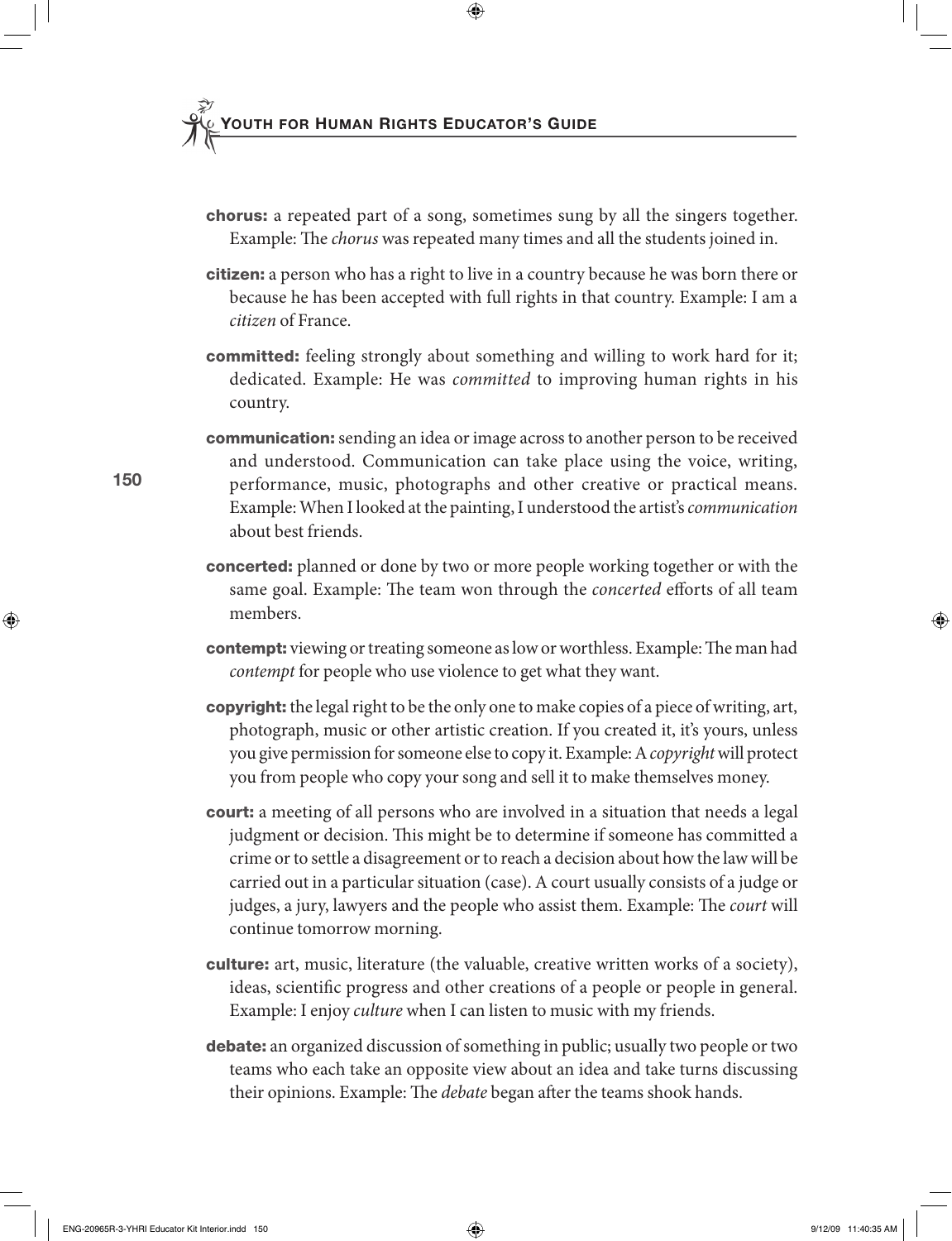- **declaration:** the act of announcing or making something known; a document showing that those who signed it are showing their agreement with certain ideas. Example: He signed the *declaration* yesterday.
- **democracy:** a form of government in which the country's people can participate and vote for how the country is to be run. Example: In our *democracy,* each person's thoughts count.
- detained: kept from going; held back; delayed. Example: The man wanted to know why he was *detained.*
- **detainment:** the condition of being detained or being kept from going. Example: The man wanted to know why he was kept in *detainment*.
- dignity: a proper sense of pride and respect. Example: Their mother kept her *dignity* despite being very poor.
- disabled/disability: having a condition of being unable to move, work or act in a usual or healthy way; unable to perform some basic daily tasks without difficulty. Example: The girl with *disabilities*, though in a wheelchair, was the top student in her class and well liked by all.
- discriminate: to show an unfair difference in treatment; to deny equal rights to certain groups of people. Example: Ignorance and poor education can cause people to *discriminate* against individuals of a particular religion.
- **discrimination:** an unfair difference in treatment; denying equal rights to certain groups of people. Example: That company hires people without *discrimination*; they hire based on ability.
- duty: a moral or legal obligation; a responsibility. Example: I have a *duty* to help my mother and father.
- **education:** the acquiring of knowledge and ability, usually through teaching and learning, especially at a school or similar place. Example: *Education* is most valuable when we do something with our learning.
- elude: to keep from being seen, understood or remembered by. Example: He managed to *elude* authorities by fleeing to a different country.
- enumerating: the act of counting or naming, one by one; listing. Example: He wrote a letter *enumerating* his list of complaints.
- equal: having the same status, rights or opportunities as another or others. Example: Both the girls have an *equal* chance to enter the tennis competition.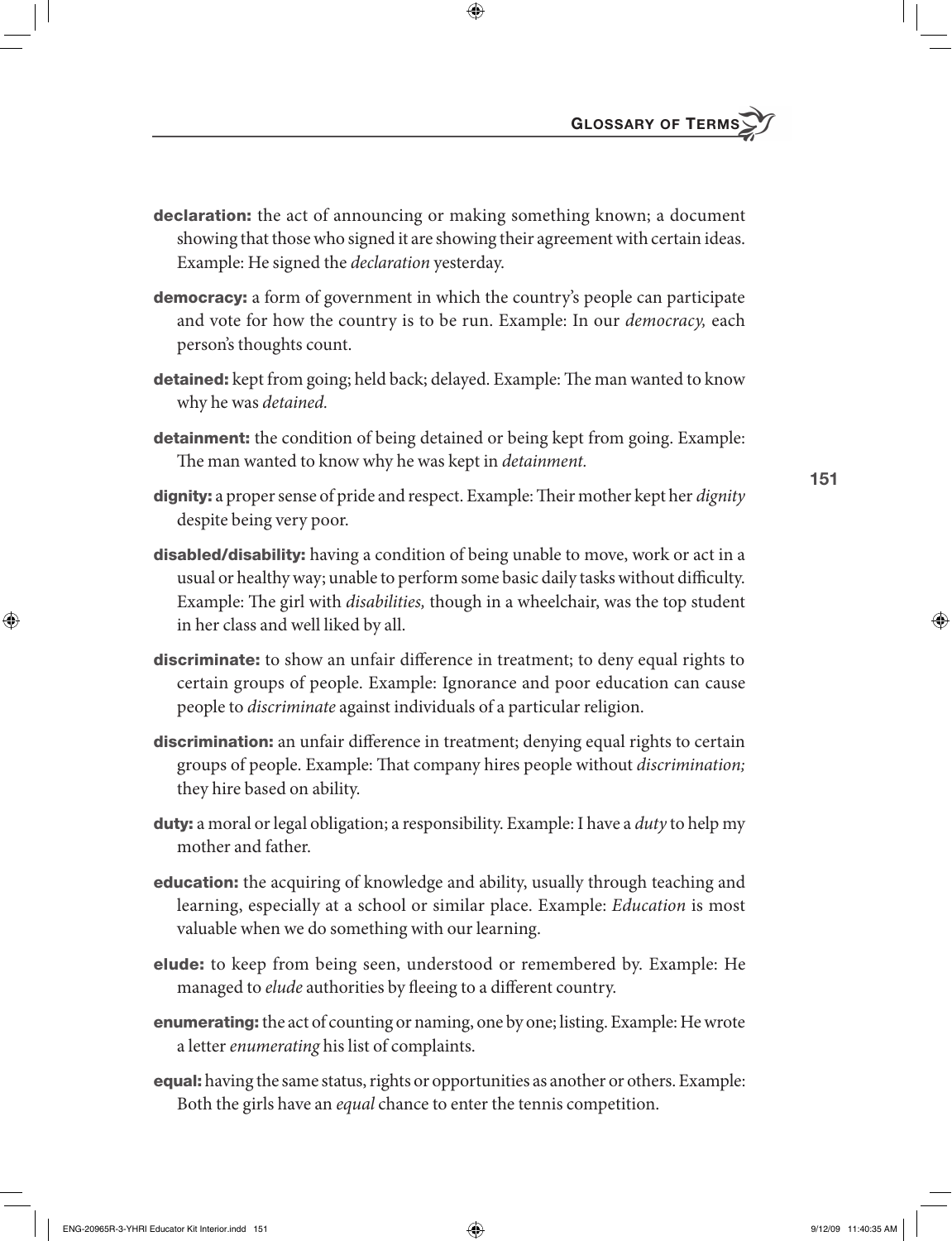- **expression:** the communicating of thoughts or feelings through spoken or written words, art, entertainment, etc. Example: Maria was good at the *expression* of her ideas because she knew many words.
- **fair:** honest, according to what is right, following the rules; not based on prejudice or meanness. Example: The coach made a *fair* decision in choosing the winner.
- **fairly:** in a fair, honest, reasonable way. Example: The boy was treated *fairly* after he told the teacher what he had done.
- free: able to do, act or think as one pleases; not under the unwanted control of another. Example: We are *free* when we can make choices about our jobs, our education, care of our bodies and which religion we believe in or choose not to believe in.
- freedom: ability to be, to do and to have or to not be, not do and not have what one wants. Example: Her *freedom* increased when she learned her human rights.
- **gender:** the state of being male or female. Example: It is difficult to tell the *gender* of some birds.
- **gossip:** chatter with no helpful purpose about other people and their personal matters when they are not present, especially using false or incomplete data to embarrass the person or make them seem less. Example: The men *gossiped* about their boss until the boss walked in.
- **government:** the person or persons authorized to administer the laws; the ruling power; the administration. Example: The *government* of the United States is based in Washington, DC.
- hafta: a slang pronunciation of "have to," meaning must or need to. Example: I *hafta* go to the store for some milk.
- human: of, relating to, or characteristic of people or human beings. Example: We are educating others for the survival of the *human* race.
- human rights: every person is entitled to certain fundamental rights, simply by the fact that he or she is a human being. These are called *human rights*. They are not *simply* a privilege, which can be taken away at someone's whim. They are *rights* because they are things one is legally and morally entitled to as part of one's existence. Example: Without knowing your *human rights*, it is difficult to have them or keep them.
- human trafficking: the buying, selling and transport of human beings for profit. These people are forced to work in inhuman conditions or in illegal occupations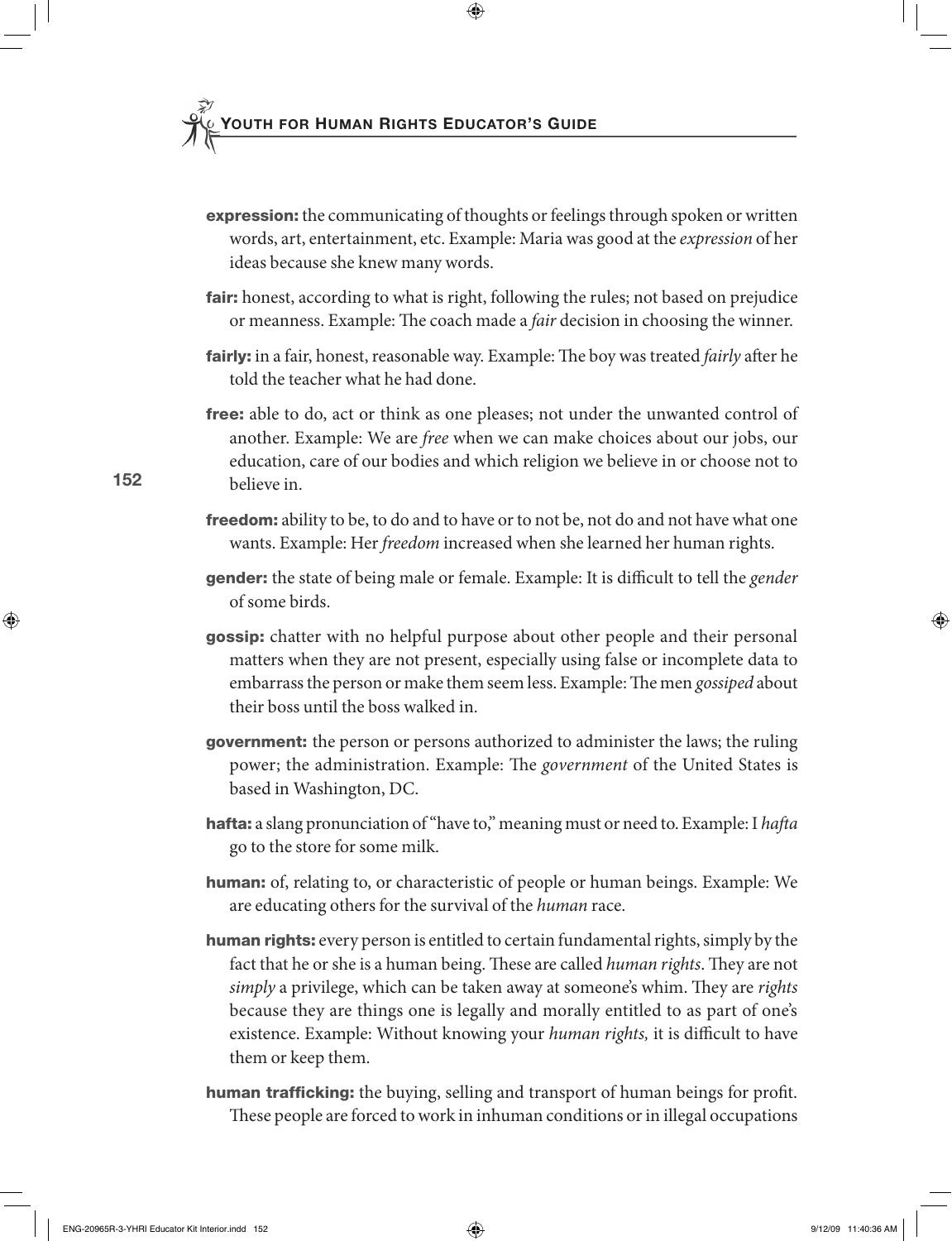with little or no hope of escape. Example: *Human trafficking* is not only a situation in developing countries but instances can be found in major nations as well.

- in vain: without success, not accomplishing what is intended. Example: He searched for his shoe *in vain.*
- **innocent:** blameless; free from guilt or wrong; not doing harm. Example: The boy was *innocent* of taking the cookies.
- judge: a person, usually an experienced lawyer, who is given the power to supervise trials or other law cases and decide what laws apply. Sometimes a judge hears the facts and then makes the decision needed in a legal case without a jury. Example: The *judge* said the man could not give his opinion and try to say it was a fact.
- **judgment:** the ability to come to opinions about things; power of comparing and deciding; understanding; good sense. Example: Every rule should be applied with understanding and *judgment.*
- jury: a group of people chosen to listen to the evidence in a law trial and then to reach a decision or verdict. Example: Being on a *jury* requires one to pay attention to facts and evidence in order to seek truth.
- justice: being fair and right, especially in the way decisions are made in applying rules or the law. Example: The man asked for *justice* when lies were printed about him in the paper.
- **kangaroo court: 1.** people who decide to have a trial, done in their own way, against someone they want to find wrong things about or punish. It is done without respect for human rights or the truth. Example: The *kangaroo court* was held by thieves at midnight in the woods.

2. any court that appears to be dishonest and in which the principles of law and justice are ignored or where a court delivers a judgment that seems to have been decided in advance. Example: Newspapers said the trial did not represent justice, but was a *kangaroo court.*

- law: a system of rules made by a government for all the people in a town, state or country. Example: The *law* used to be made by kings and queens; now it is made by people who are elected.
- **lawyer:** a person who has been trained in the law, especially one whose profession is advising others in matters of law or representing them in legal situations. Example: I asked my *lawyer* to determine if my plan was legally correct.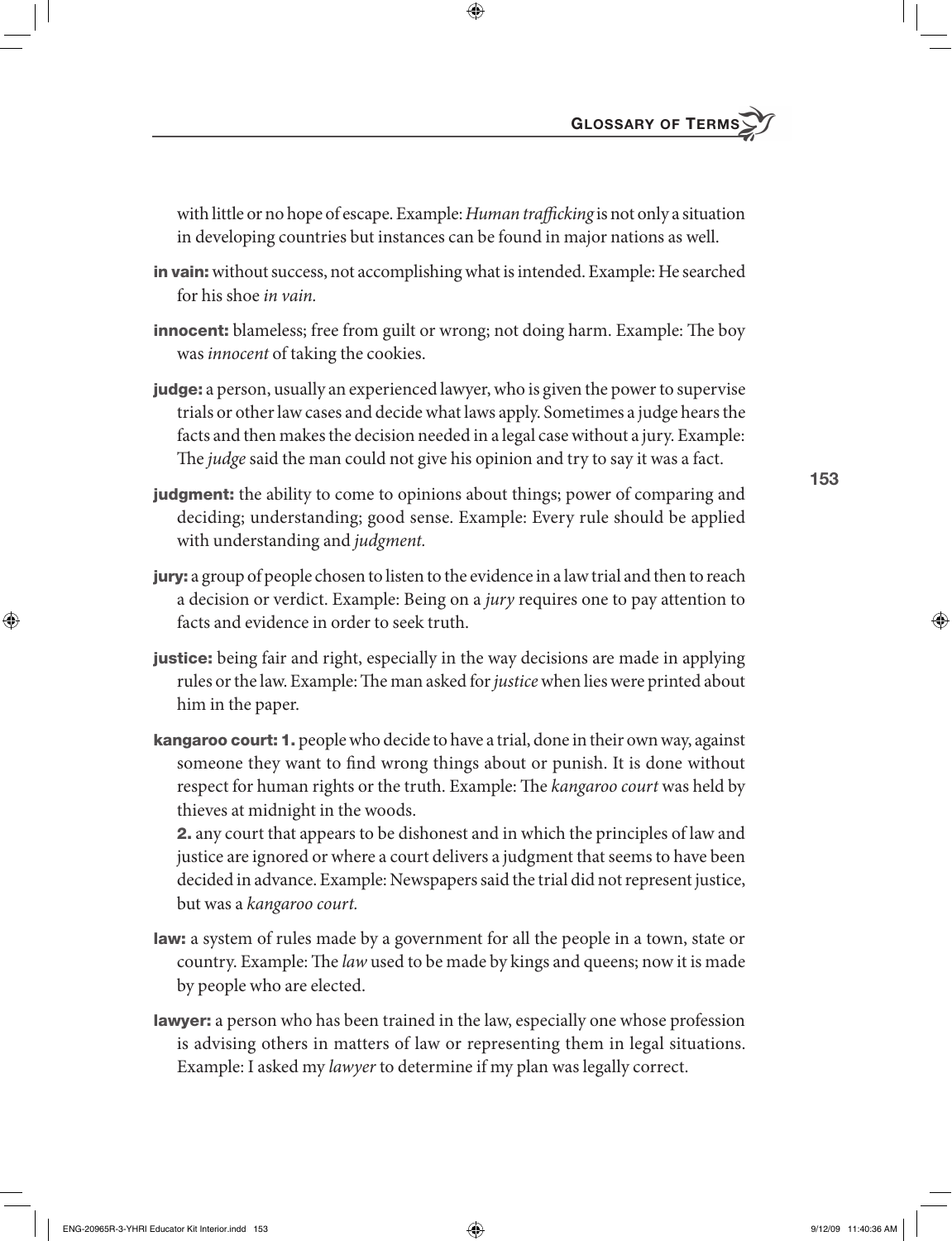- life: the condition that distinguishes animals and plants from inanimate matter, including growth and continual change preceding death; the state of being alive as a human being. Example: She doesn't want to die; she loves *life.*
- literate: able to read and write. Example: It is a joy to be *literate* and able to read good books.
- **meet:** to get together with somebody or a number of people to discuss, plan, do things, etc. Example: Let's *meet* next week to practice some songs.
- nationality: the status of belonging to a particular nation. Example: Because he was a citizen of Spain, his *nationality* is Spanish.
- **nemesis:** punishment, getting back at someone because they deserve it or seem to deserve it, bringing someone down. Example: *Nemesis* creates fuel for more hatred and no one really wins, especially the hater.
	- opportunity: a good chance; a situation that will help achieve a goal or desire. Example: The boy has an *opportunity* to learn how to play football.
	- **order:** a peaceful condition in which people obey the rules and respect one another. Example: When there is *order* in our city, we can walk around without worry.
	- **pirate:** to use or reproduce somebody else's work without their permission in order to make money (illegally). Example: He was caught *pirating* a CD.
	- pledge: a promise or agreement that shows true and honest intention to do or provide something. Example: The godparents *pledged* to love and teach their new godchild right from wrong.
	- **prejudice:** a bad idea of or a dislike of someone, before knowing much about them, based on a false idea of their group, race, religion, etc. Example: Sadly, her *prejudice* prevented her from enjoying the company of some very wonderful people.
	- primary school: in a number of countries, this means the most basic education from kindergarten through 6th grade. The usual ages would be 5 years old to eleven or twelve. Example: In *primary school* we learned to read, write and calculate.
	- privacy: freedom from secret observation, intrusion or attention of others; freedom from unwanted and enforced observation, intrusion or attention of others. Example: My *privacy* was violated when the girl across the street looked into my kitchen for two hours with her binoculars.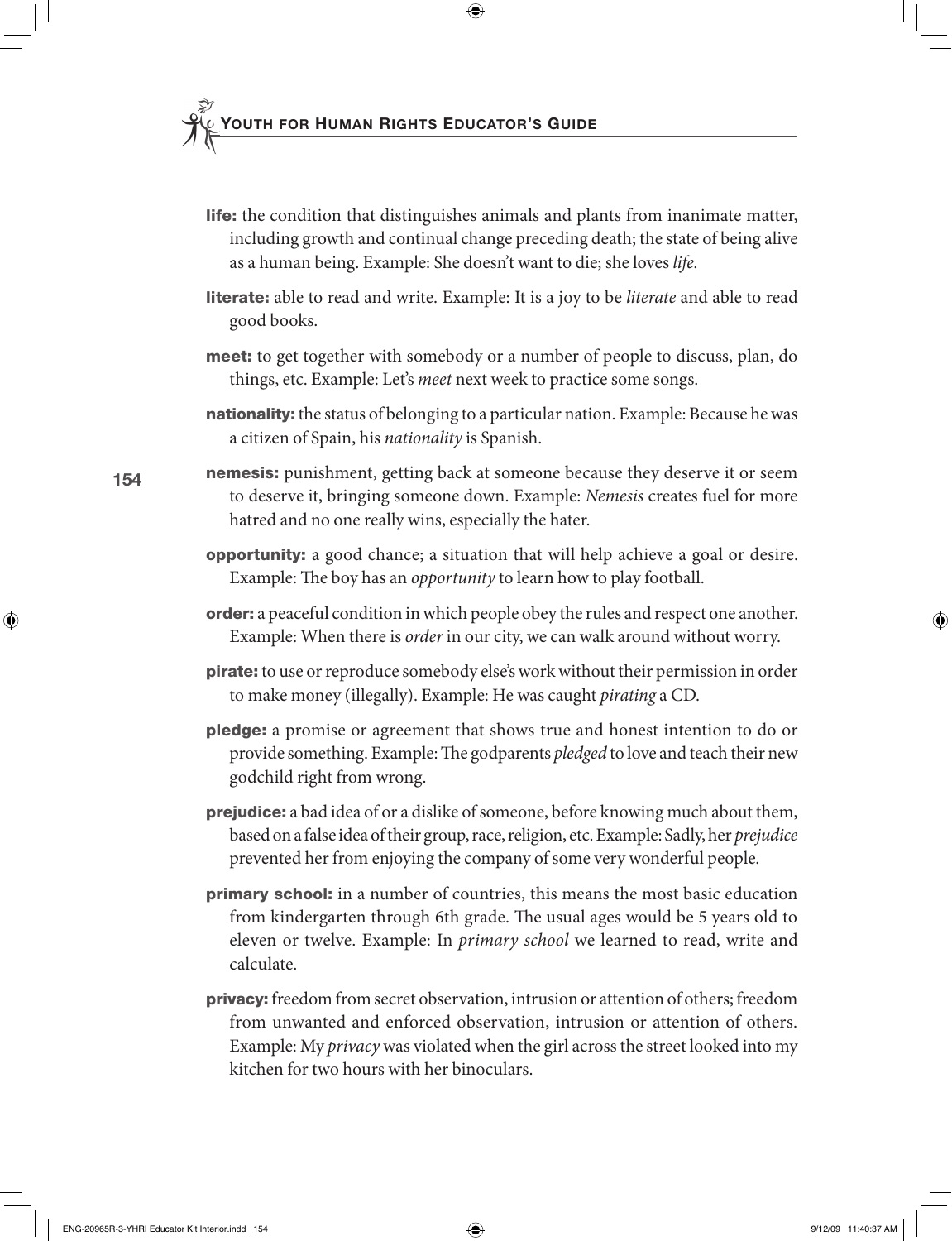- **protocol:** a standard procedure or exact plan for research or scientific experiments. Example: As a scientist, she had to follow the *protocol* for each experiment precisely.
- prove: to show that something is true or correct. Example: He was able to *prove* the girl set the alarm off.
- **rebuttal:** an act of saying something is not true or correct by presenting facts or convincing reasons; disprove. Example: The girl had a lot of facts to use in her *rebuttal.*
- **religion:** belief in the spiritual nature of man; a set of spiritual beliefs and practices concerning the cause, nature and purpose of the universe that help a person understand and overcome the problems of existence. Example: Though the exhibit showed *religions* of many different kinds, there was a common thread in all of them.
- **responsibility:** being willing to take charge of something, to make something happen; to recognize being the cause of something and continue to take care of it. Example: He took *responsibility* for educating others on human rights.
- rights: claims (things you are legally allowed to have) or freedoms to be, do or have something. Example: His *rights* are protected by law.
- **rumor:** a report or a statement said as if it were true, yet it may not be. Example: It was mere *rumor* that the woman had at one time been an acrobat in the circus.
- safe: not being dangerous or harmful and not likely to cause loss; that does not make one worry about harm or danger. Example: In the mountain castle, we were *safe* from the storm.
- security: feeling safe or sure; not worrying about danger, survival or what will happen. Example: We all want the *security* that when we are older, we will be able to take care of ourselves.
- **seek:** to try to find or achieve something. Example: George *seeks* a school where there are lots of books and a library, because there are very few books at his school.
- shelter: being protected and made safe from weather, dangerous animals and other safety concerns; being able to have a covering which gives a safe place to sleep and eat and if necessary, to work. Example: The campers needed to have *shelter* from the mosquitos and wind.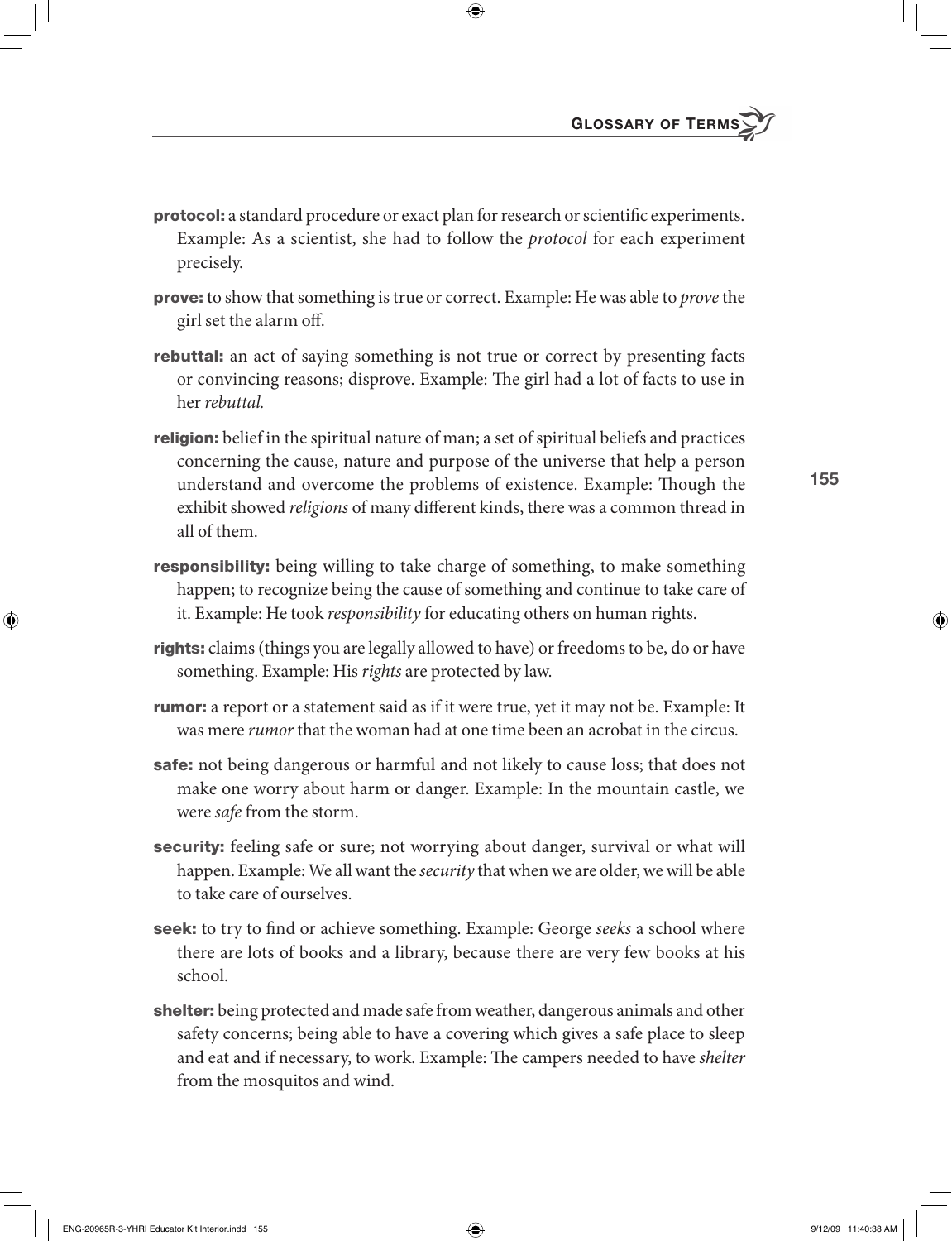- slavery: a system involving force to make people work, usually for very little or no pay; using threats, lies or tricks to make people provide some kind of service that they are unwilling to do. Example: *Slavery* happens in many countries.
- **social:** having to do with human beings living together in a group or groups; the way people interact and cooperate in groups. Example: *Social* studies are about people and the way they live together.
- social security: a system where governments provide financial help or services. This ensures that everyone who has contributed something to the society receives help when needed for food, medical care, education, etc., especially if they are no longer working due to disability (having a condition that makes one not as able to do something, such as illness, a broken bone, etc.) or age. Example: *Social security* can make us feel confident that there will be help in our old age, if need be.
- **struggling:** trying very hard to survive or overcome difficulties. Example: She was *struggling* to feed her family.
- **success:** a good result; a good ending after working for something; having a sense of victory or accomplishment. Example: He had great *success* trying to swim across the pool.
- thought: ideas, plans, opinions and creative imagining. Example: Leaders of the country respected the *thoughts* of their people.
- torture: purposely causing extreme pain to someone, usually for punishment, persuasion or discrimination. Example: That movie had a horrible scene with *torture* that made me close my eyes.
- **trade union:** a group of workers who join together to make situations better in companies where they work. For example, a trade union might talk to the heads of the company to obtain better wages. As a united group, they have more power to improve the situations in their company. *Trade* means a kind of business or work one does. *Union* means together as one. Example: A teachers' *trade union* can make sure all teachers are given a desk to work at.
- **trafficking:** exchanging or buying and selling of things illegally. Example: Drug trafficking is done over international borders.
- trial: the examination of evidence and law to decide a case brought to court. Example: The *trial* is about to begin.